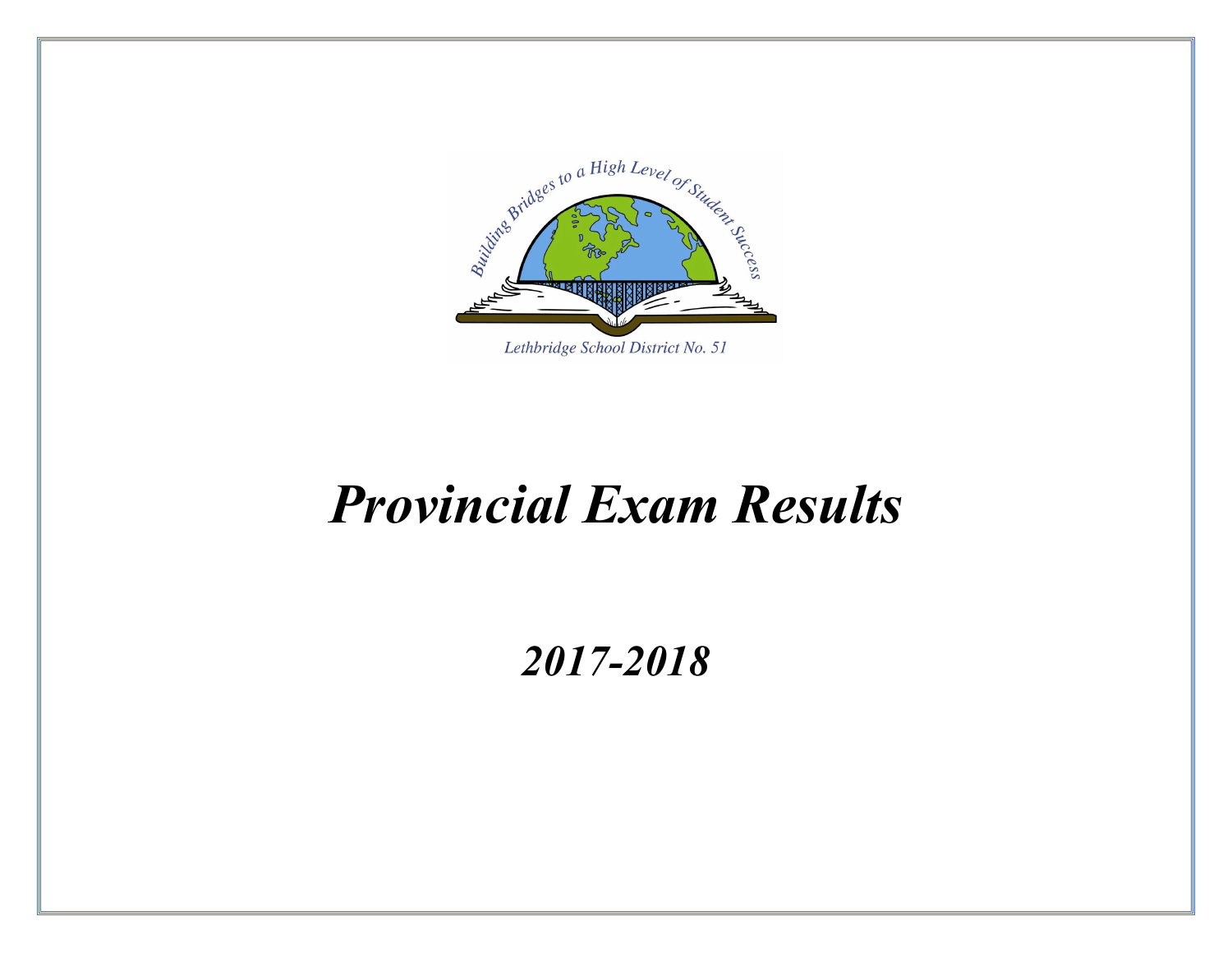

#### **Grade 6: English Language Arts - 2018**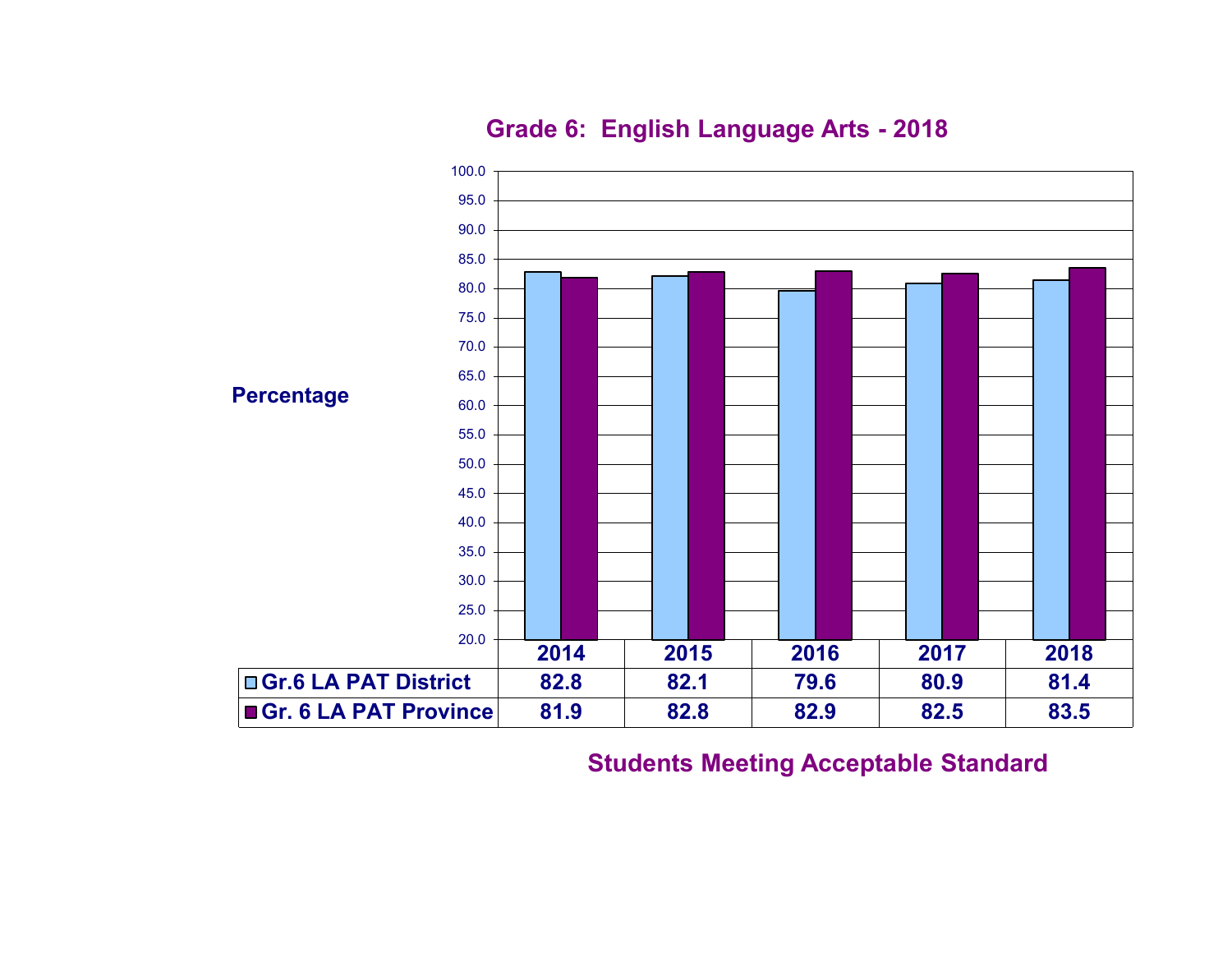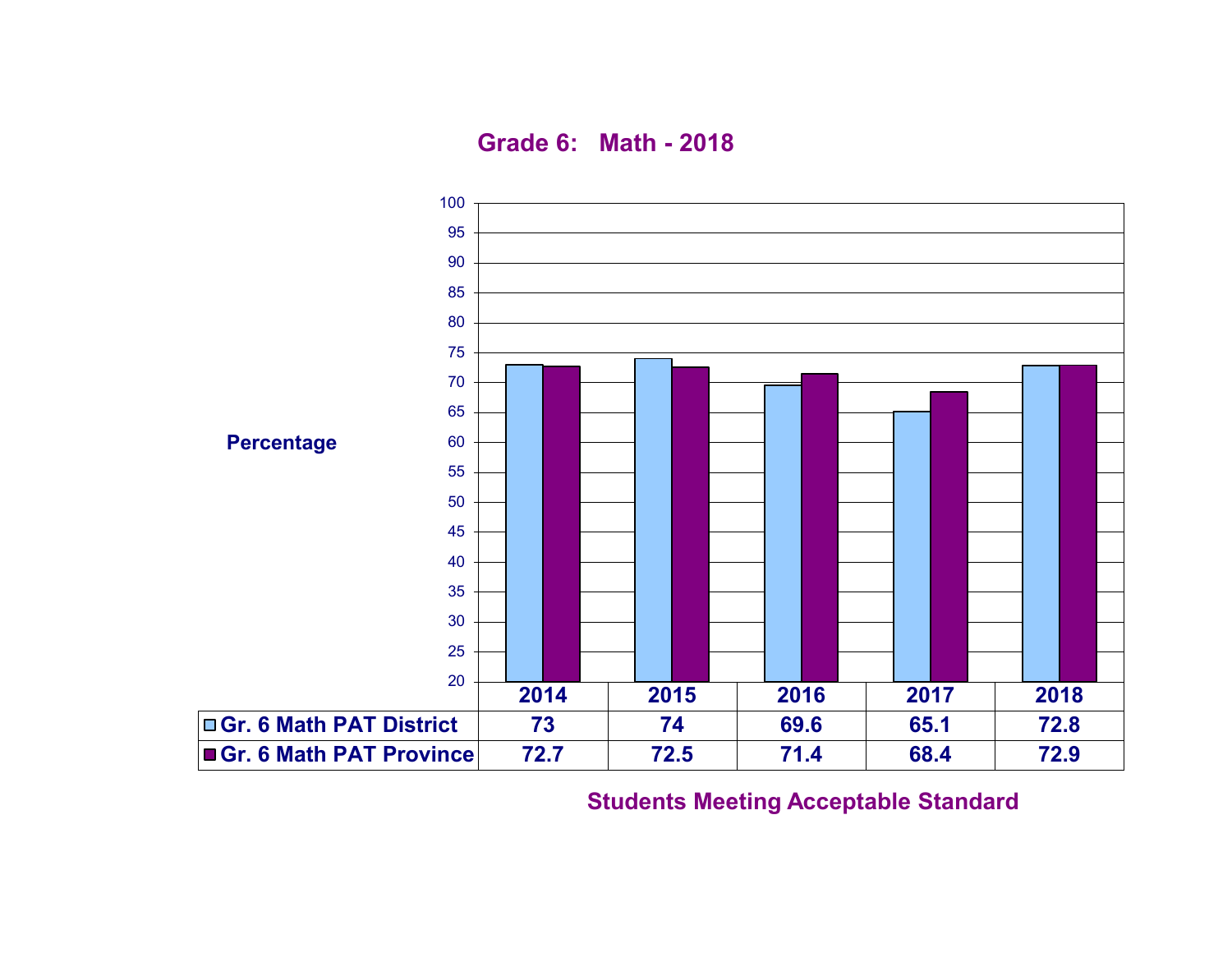**Grade 6: Science - 2018**

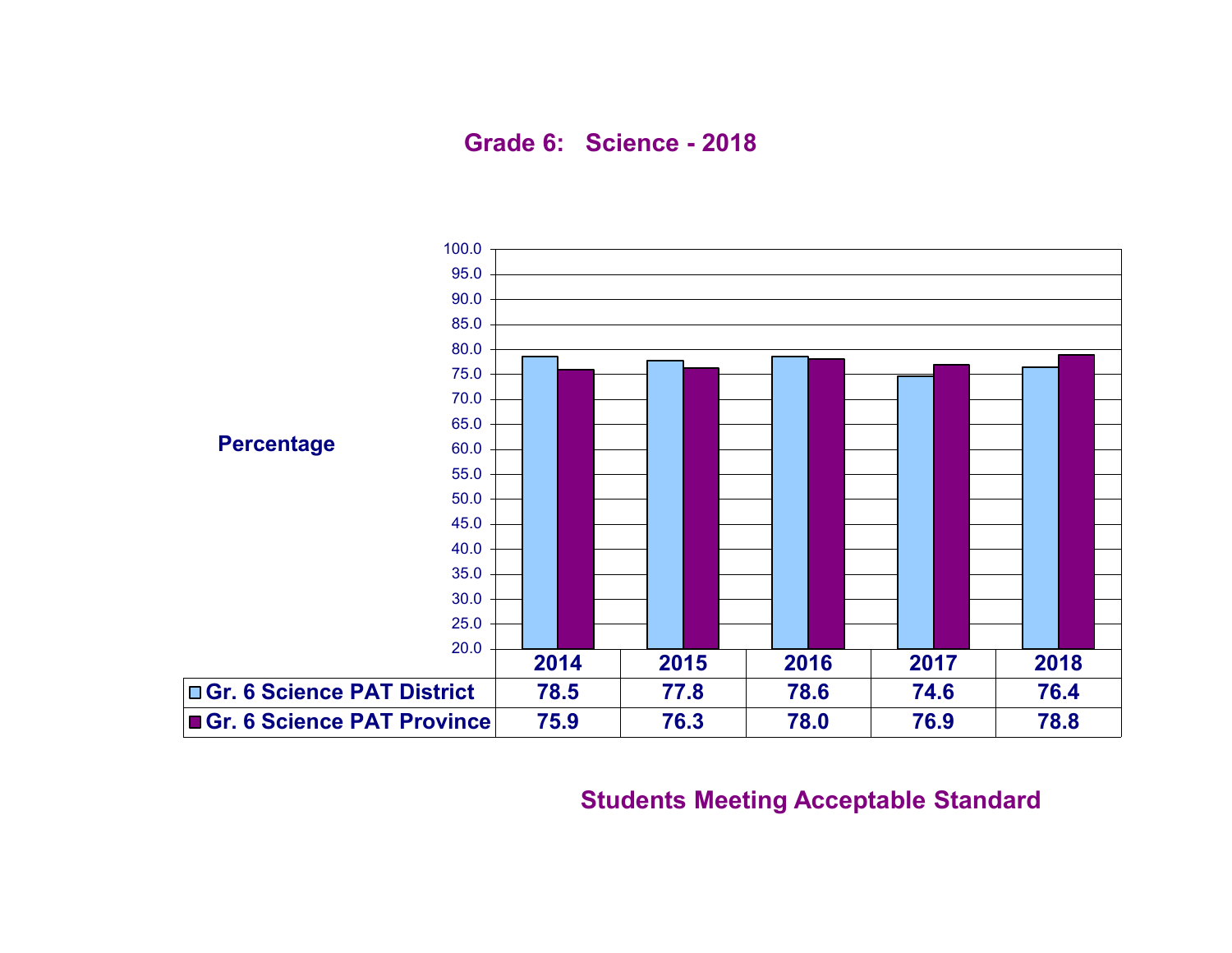**Grade 6: Social Studies - 2018**

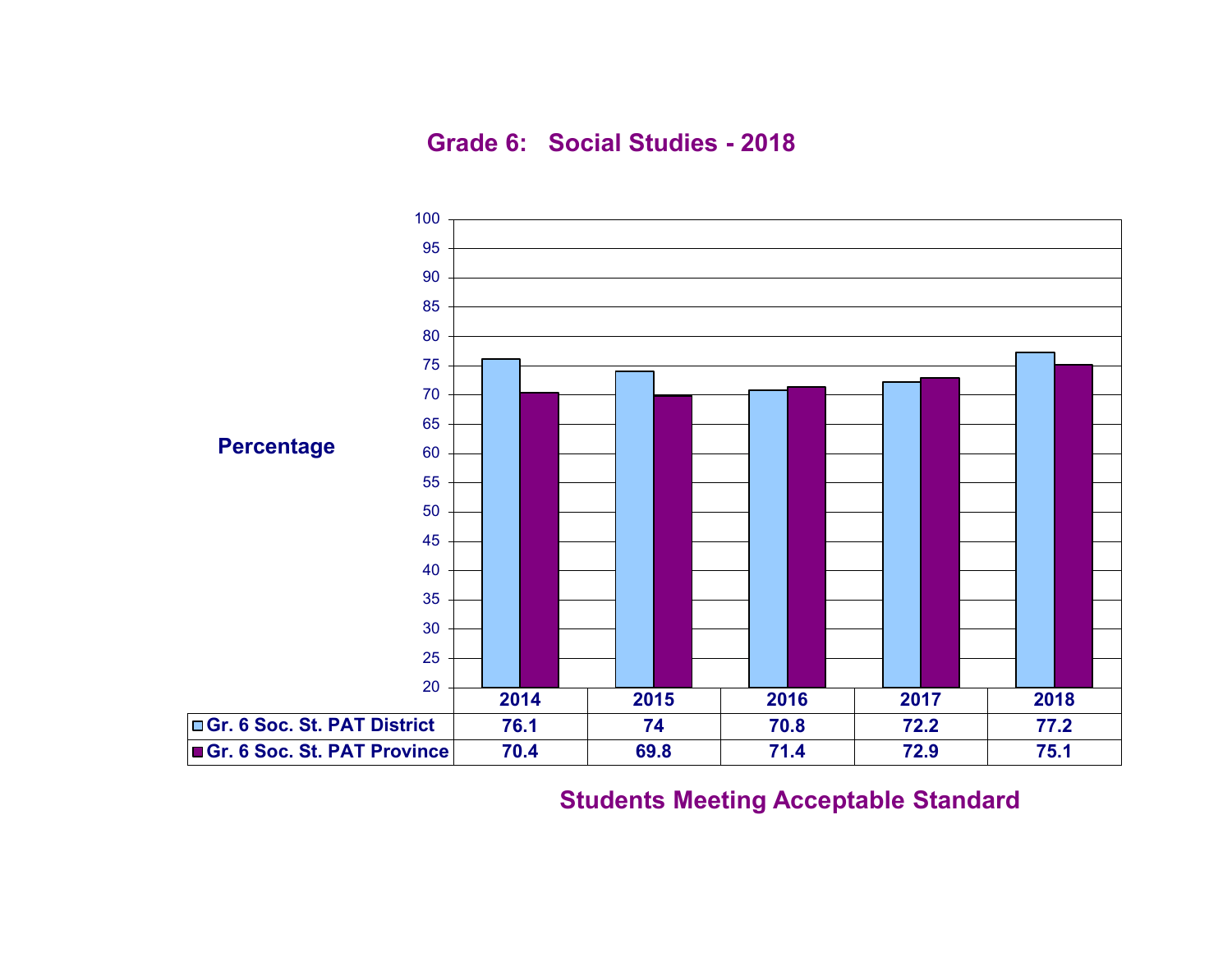

**District Results (Acceptable Standard)**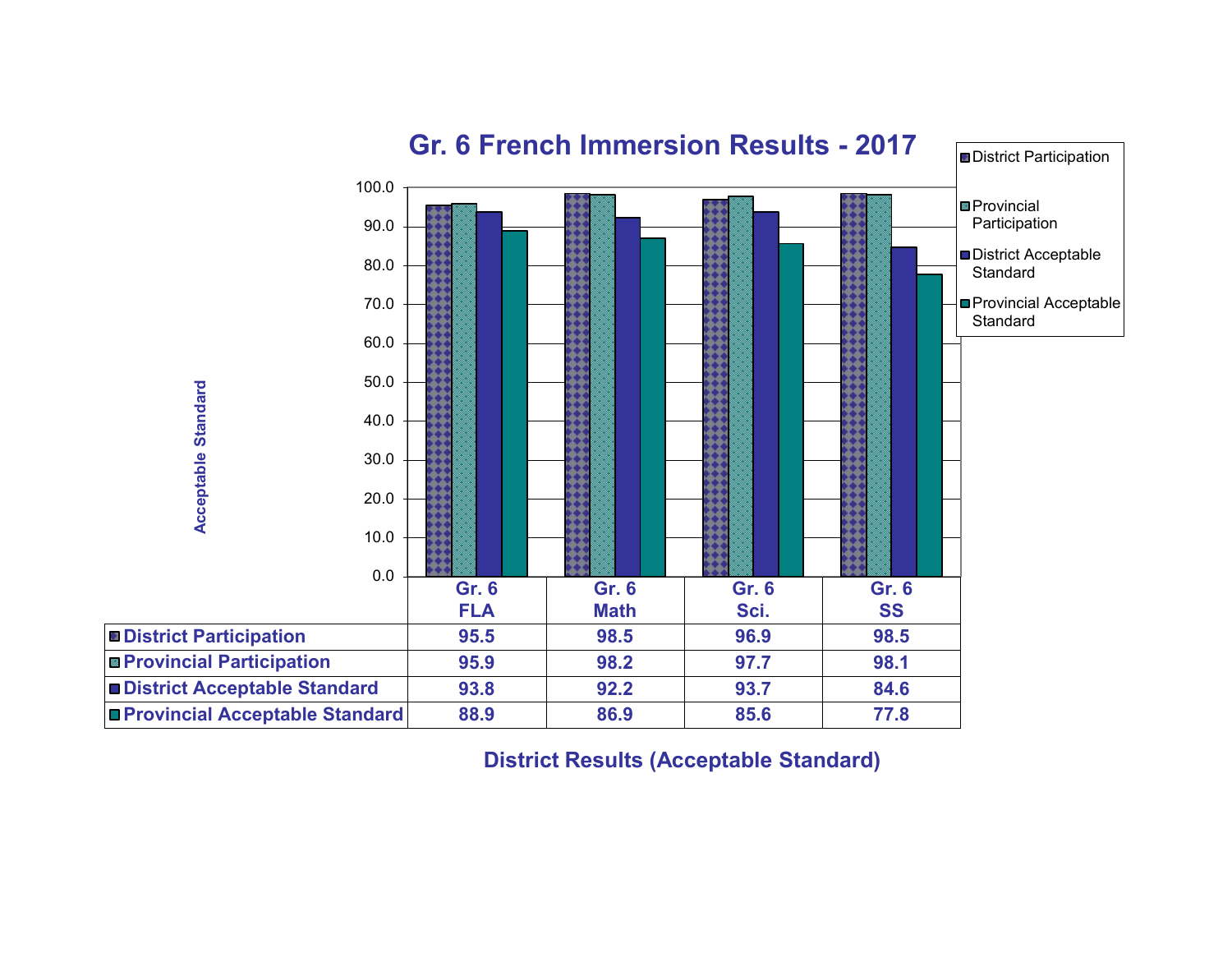**Grade 9: English Language Arts - 2018**

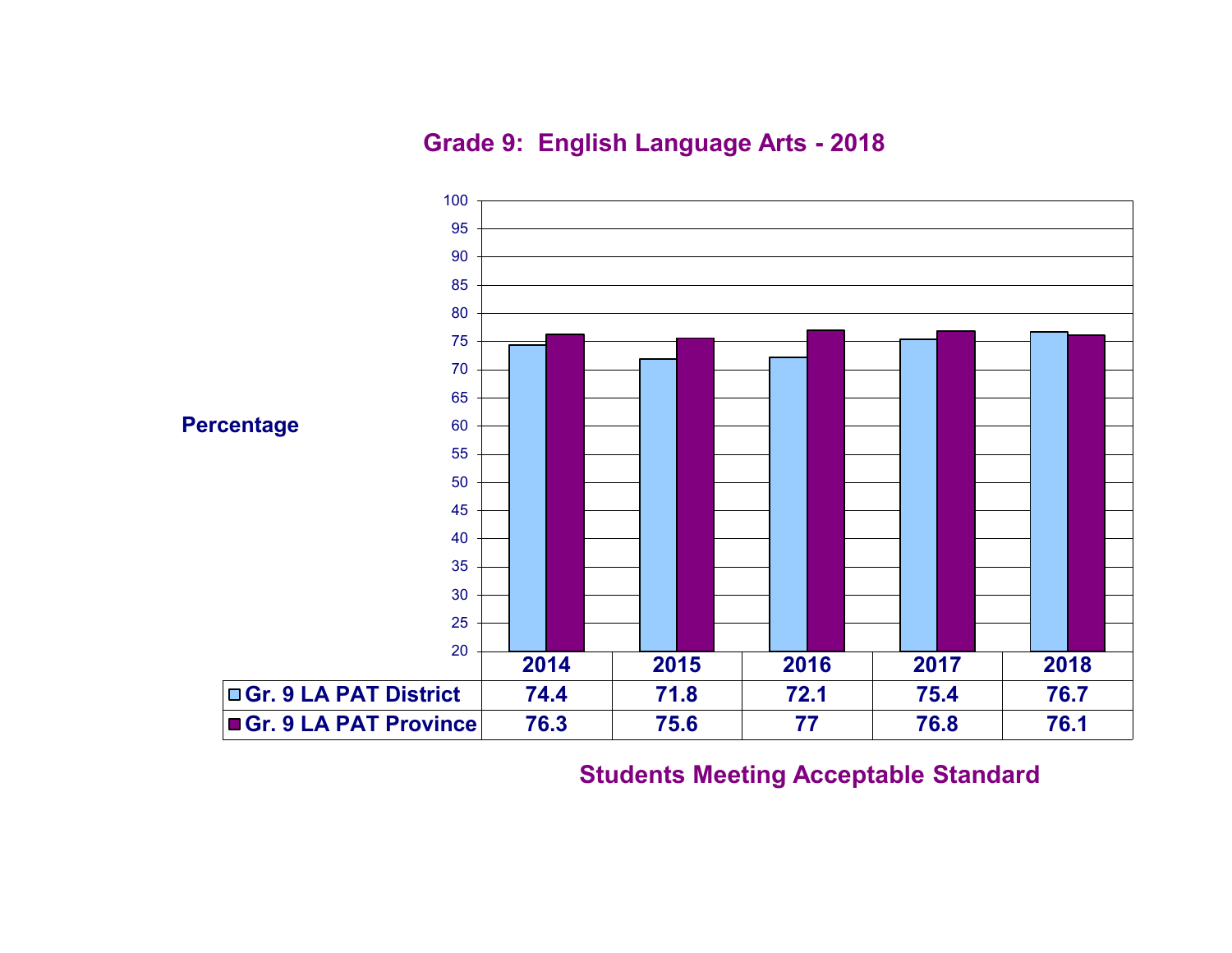**Grade 9: Math - 2018**

![](_page_7_Figure_1.jpeg)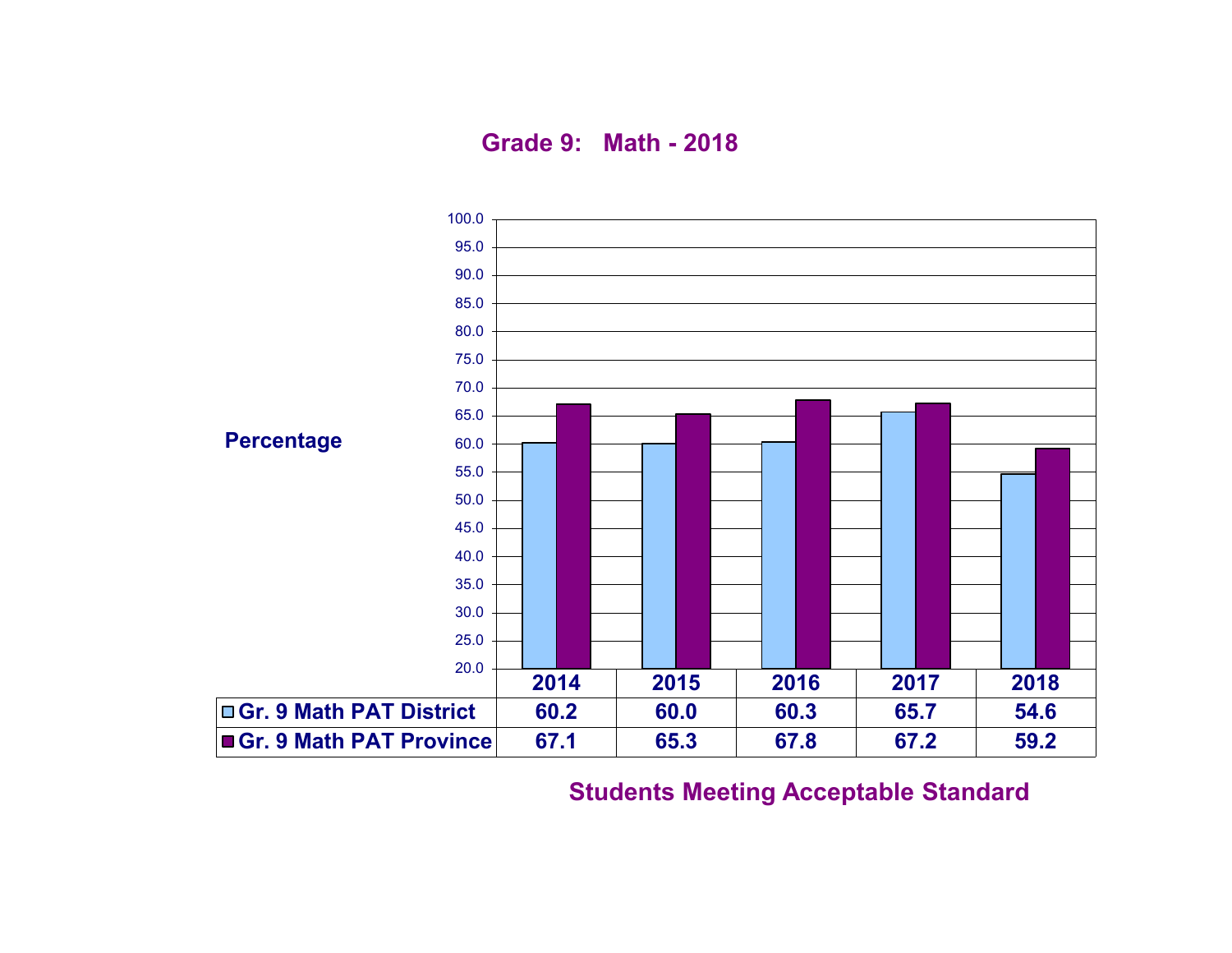**Grade 9: Science - 2018**

![](_page_8_Figure_1.jpeg)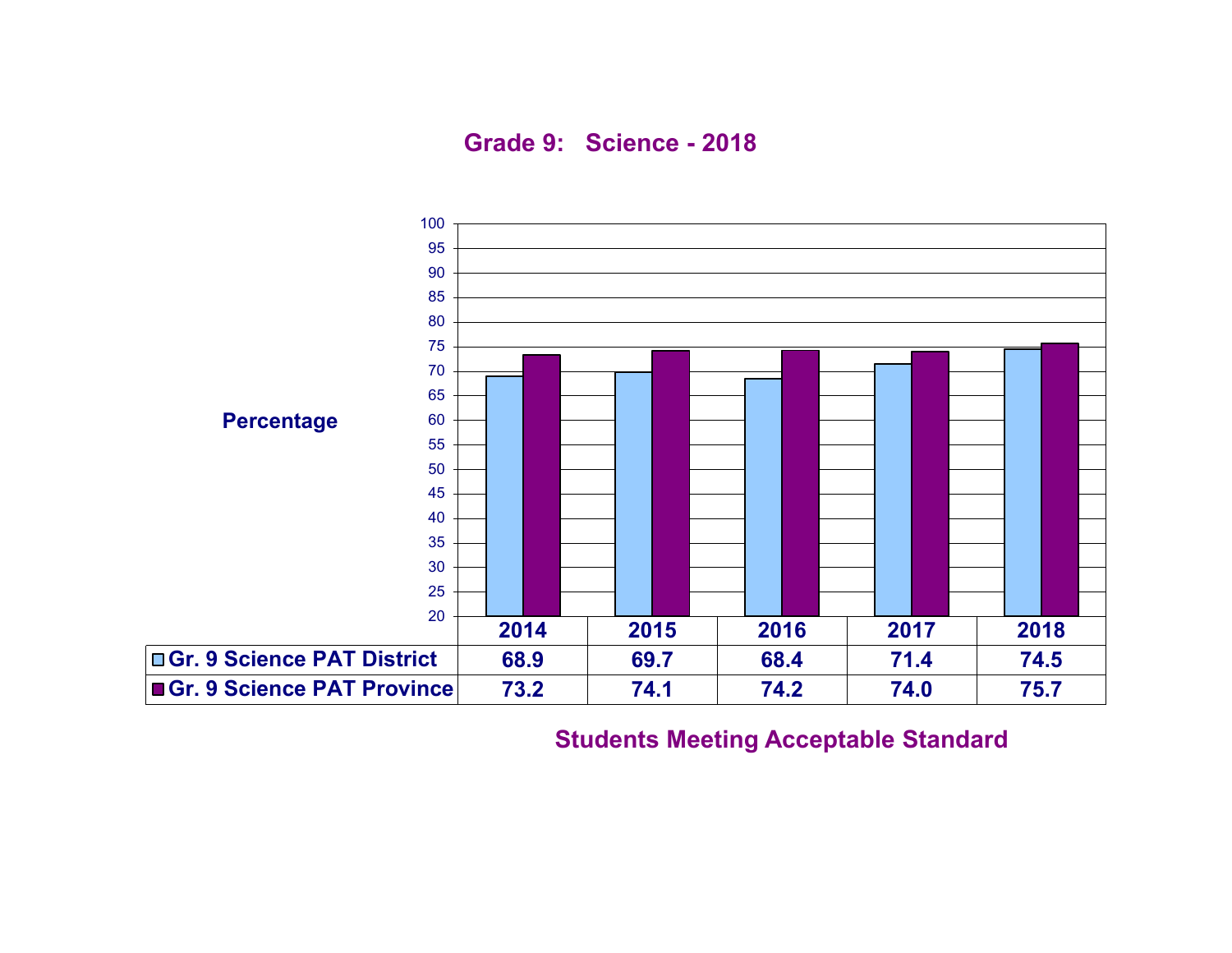**Grade 9: Social Studies - 2018**

![](_page_9_Figure_1.jpeg)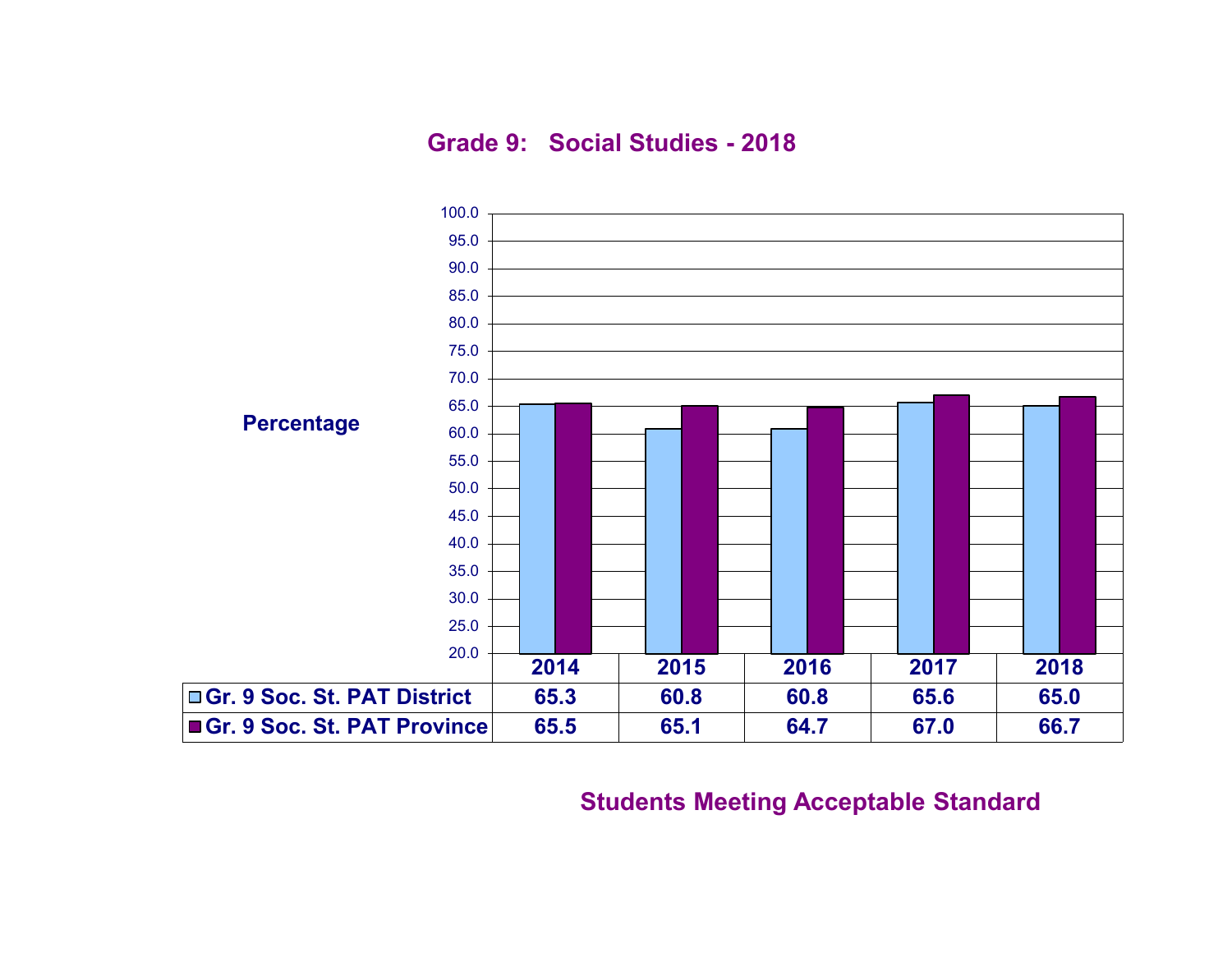![](_page_10_Figure_0.jpeg)

#### **Gr. 9 French Immersion Results - 2017**

**District Results (Acceptable Standard)**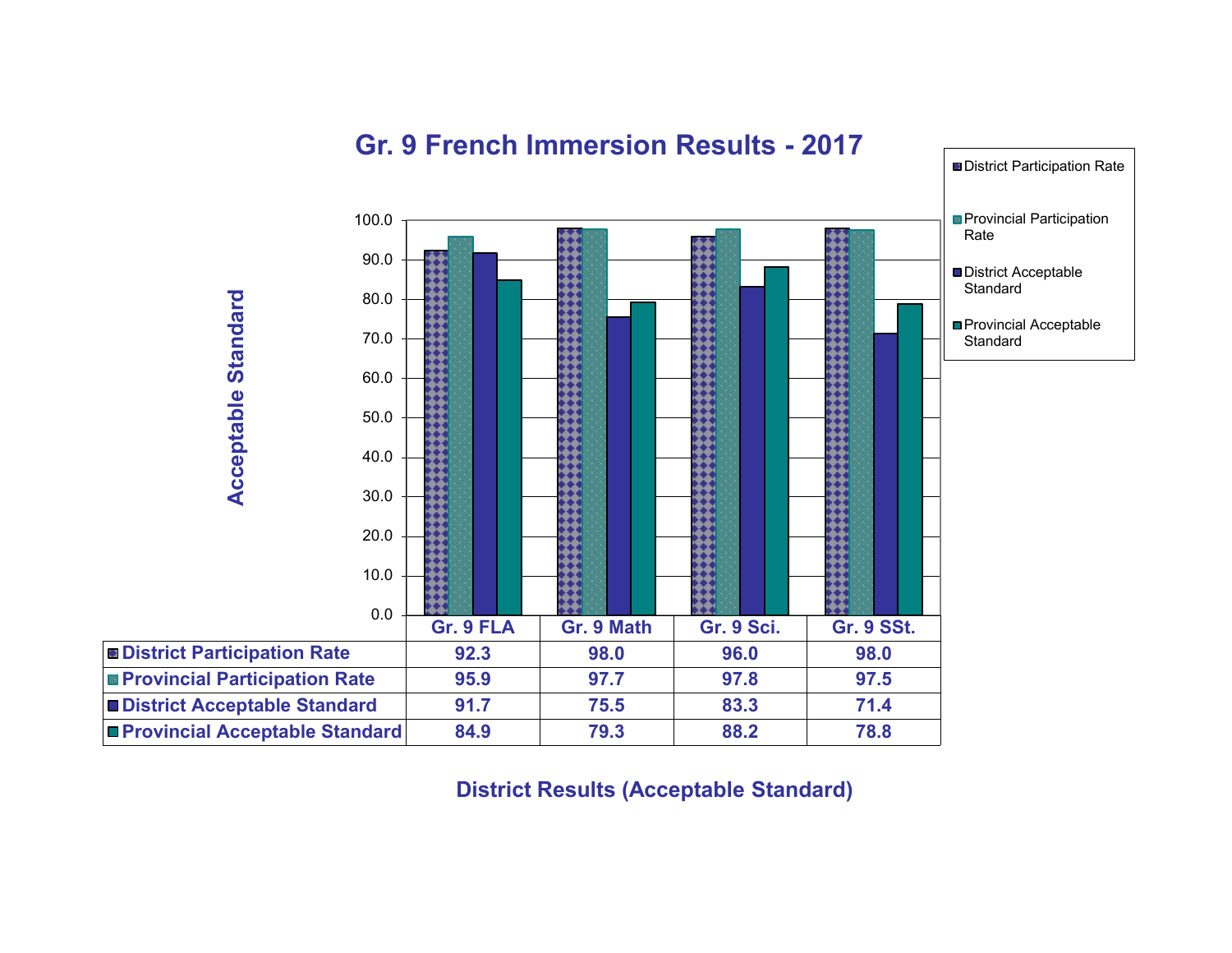**Lethbridge School District No. 51**

![](_page_11_Picture_1.jpeg)

## **Diploma Exam Results**

### **2017-2018**